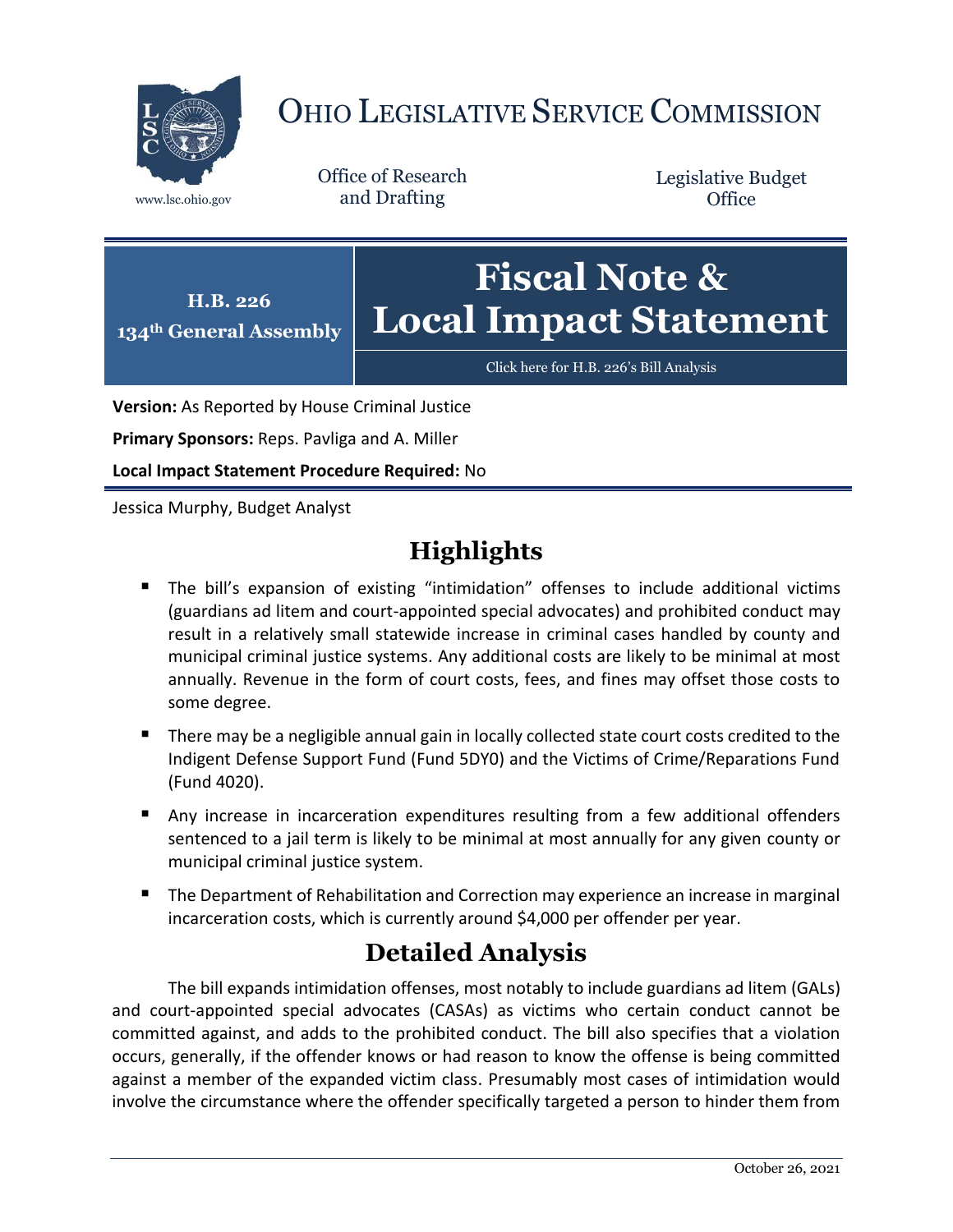| Office of Research and Drafting |  |  |  |
|---------------------------------|--|--|--|
|---------------------------------|--|--|--|

fulfilling the duties associated with their profession or role in a court action or proceeding, or in retaliation for outcomes of those duties.

GALs are frequently attorneys who represent the best interest of a person who is the subject of a court case; CASAs are volunteers who have been trained to advocate for the best interest of a child. CASA volunteers almost exclusively handle abuse, neglect, and dependency cases. According to the Ohio CASA/GAL Association, there are approximately 5,000 individuals serving in this capacity in Ohio.

## **Offenses and penalties**

The specific offenses modified by the bill are "intimidation" and "intimidation of an attorney, victim, or witness in a criminal case." The distinction between those offenses is with respect to the type of court action or proceeding in which the person against whom the act of intimidation is directed is involved. Generally, the former offense applies to intimidation regarding a civil matter and the latter applies to intimidation involving a criminal prosecution. The bill does not change the penalty for these offenses against existing victims. Intimidation in a civil case remains a third degree felony, and in a criminal case remains either a misdemeanor of the first degree or third degree felony depending on the circumstances present. However, the bill provides that a violation of either intimidation offense, in all circumstances, is a misdemeanor of the first degree when the victim is a GAL or CASA.

## **Criminal caseloads**

From calendar years (CYs) 2015 through 2019, an average of 20 charges were filed annually with the Franklin County Municipal Court for "witness intimidation/retaliation." This suggests that a corresponding statewide average could be around 200 charges annually under current law – a number that may slightly increase under the bill. The number of arrestees of "intimidation" or "intimidation of an attorney, victim, or witness in a criminal case" as reported by law enforcement agencies to the Ohio Incident-Based Reporting System (OIBRS) in CY 2020 was 41 and 113, respectively, further suggesting a relatively low number of offenses generally.<sup>1</sup>

These factors suggest that the bill will generate few new criminal cases. Most new cases will involve intimidation of a CASA or GAL and fall under the jurisdiction of a municipal or county court as a misdemeanor offense. However, the bill's expansion of intimidation offenses to prohibit abuse, threats, or harassment (in addition to any attempt to influence, intimidate, or hinder any of the protected victim classes) may also lead to new cases. Felony violations of newly prohibited conduct against a member of the existing protected victim class would be adjudicated by courts of common pleas.

It is also possible some conduct would likely be tied to other offenses, for instance "menacing," which is a fourth degree misdemeanor absent any specification. However, the conduct addressed by the bill may not explicitly, or unambiguously, violate an existing criminal prohibition. Presumably, it would depend on the seriousness and nature of the conduct involved. Under the bill, such conduct may be more prosecutable. That said, there could be circumstances

 $\overline{a}$ 

 $1$  These statistics are based upon information voluntarily reported to OIBRS by participating law enforcement agencies as of April 28, 2021, and may not reflect all violations statewide, since not all Ohio law enforcement agencies' data are available through OIBRS.